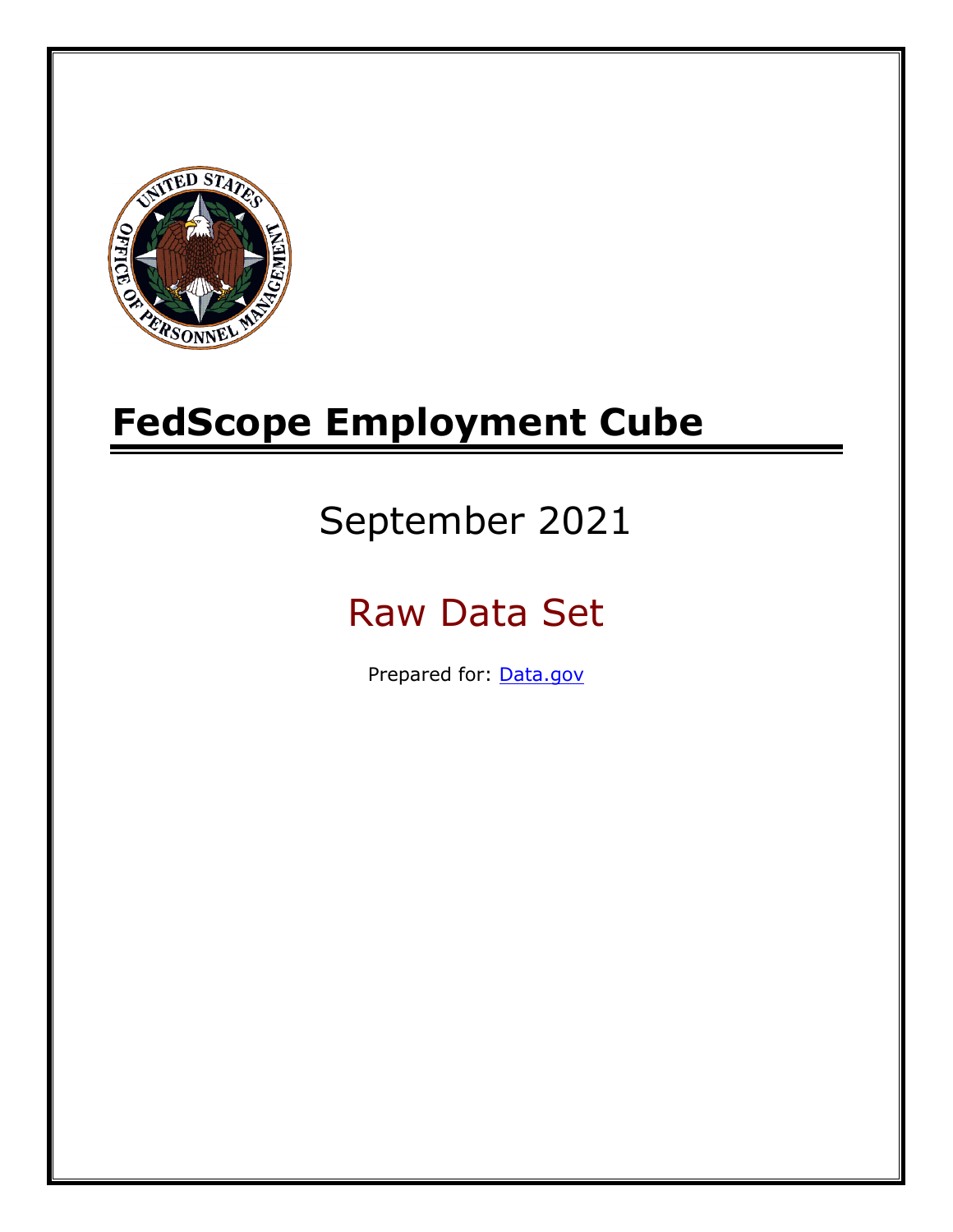FedScope Employment Cube (September 2021)

**Raw Data Set** [\(https://www.opm.gov/data/\)](https://www.opm.gov/data/)



# **Table of Contents**

| $\mathbf{1}$   | <b>OVERVIEW</b>                                | 3                                          |
|----------------|------------------------------------------------|--------------------------------------------|
| 1.1            | Purpose                                        |                                            |
| 1.2            | <b>Scope</b>                                   |                                            |
| $\overline{2}$ | <b>RAW DATA SET FILE</b>                       | $\begin{array}{c} 3 \\ 3 \\ 3 \end{array}$ |
|                | 2.1 FACTDATA                                   |                                            |
| 3              | <b>DIMENSION TRANSLATIONS FILES</b>            | $\frac{5}{5}$                              |
| 3.1            | Agency                                         |                                            |
| 3.2            | Location                                       | 6                                          |
| 3.3            | Age                                            | $\frac{6}{7}$                              |
| 3.4            | <b>Education Level</b>                         |                                            |
| 3.5            | <b>General Schedule &amp; Equivalent Grade</b> | 8                                          |
| 3.6            | <b>Length of Service</b>                       | 8                                          |
| 3.7            | Occupation                                     | 9                                          |
| 3.8            | <b>Occupation Category</b>                     | 9                                          |
| 3.9            | Pay Plan & Grade                               | 10                                         |
|                | 3.10 Salary Level                              | 10                                         |
|                | 3.11 STEM Occupations                          | 11                                         |
|                | 3.12 Supervisory Status                        | 11                                         |
|                | 3.13 Type of Appointment                       | 12                                         |
|                | 3.14 Work Schedule                             | 12                                         |
|                | 3.15 Work Status                               | 13                                         |
|                | 3.16 Date                                      | 13                                         |
|                | 3.17 Employment                                | 14                                         |
|                | 3.18 Average Salary                            | 14                                         |
|                | 3.19 Average Length of Service                 | 14                                         |
| $4 \square$    | <b>DATA DEFINITIONS</b>                        | 15                                         |
| 4.1            | <b>Agency</b>                                  | 15                                         |
| 4.2            | Location                                       | 15                                         |
| 4.3            | Age                                            | 15                                         |
| 4.4            | <b>Education Level</b>                         | 15                                         |
| 4.5            | <b>General Schedule &amp; Equivalent Grade</b> | 15                                         |
| 4.6            | <b>Length of Service</b>                       | 15                                         |
| 4.7            | Occupation                                     | 15                                         |
| 4.8            | <b>Occupation Category</b>                     | 15                                         |
| 4.9            | Pay Plan & Grade                               | 16                                         |
| 4.10           | <b>Salary Level</b>                            | 16                                         |
| 4.11           | <b>STEM Occupations</b>                        | 16                                         |
| 4.12           | <b>Supervisory Status</b>                      | 16                                         |
| 4.13           | <b>Type of Appointment</b>                     | 16                                         |
| 4.14           | <b>Work Schedule</b>                           | 16                                         |
|                |                                                |                                            |

**Source**: FedScope [\(https://www.fedscope.opm.gov/\)](https://www.fedscope.opm.gov/) 1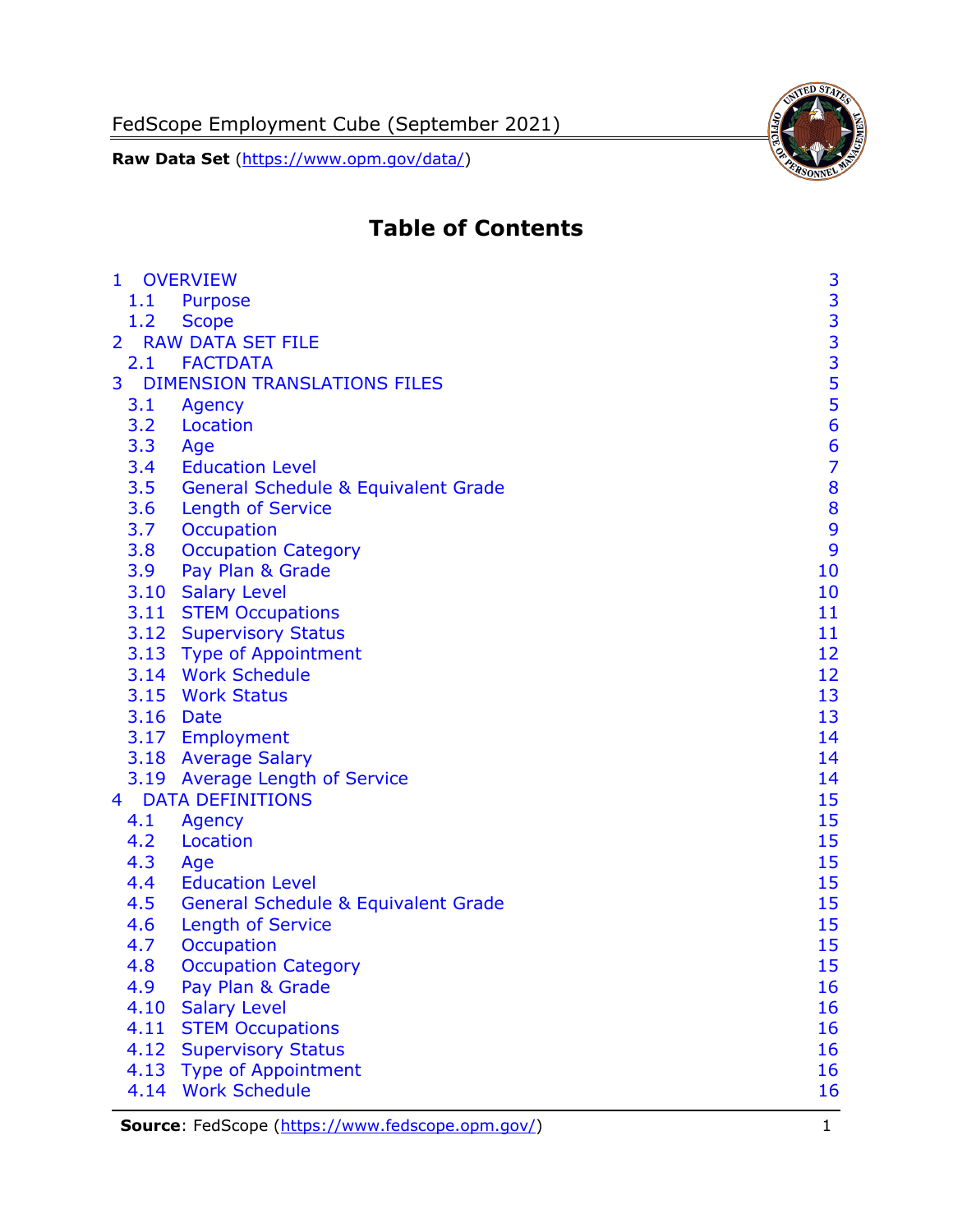FedScope Employment Cube (September 2021) **Raw Data Set** [\(https://www.opm.gov/data/\)](https://www.opm.gov/data/) 4.15 [Work Status](#page-16-6) 16 4.16 [Date](#page-16-7) 16 and 16 and 16 and 16 and 16 and 16 and 16 and 16 and 16 and 16 and 16 and 16 and 16 and 16 and 16 4.17 [Employment](#page-17-0) 17 4.18 [Average Salary](#page-17-1) 17 4.19 [Average Length of Service](#page-17-2) 17 and 17 5 [APPENDIX](#page-18-0) 18 5.1 [SAS Program to Read Raw Data Sets for Data Analysis](#page-18-1) 18

5.2 [FedScope General Public Web Site](#page-18-2) 18 and 18

# **Listing of Tables**

| Table 2.1: FACTDATA.TXT Record Layout   | 4  |
|-----------------------------------------|----|
|                                         |    |
| Table 3.1: DTagy.txt Record Layout      | 5  |
| Table 3.2: DTloc.txt Record Layout      | 6  |
| Table 3.3: DTagelvl.txt Record Layout   | 6  |
| Table 3.4: DTedlvl.txt Record Layout    | 7  |
| Table 3.5: DTgsegrd.txt Record Layout   | 8  |
| Table 3.6: DTloslvl.txt Record Layout   | 8  |
| Table 3.7: DTocc.txt Record Layout      | 9  |
| Table 3.8: DTpatco.txt Record Layout    | 9  |
| Table 3.9: DTppgrd.txt Record Layout    | 10 |
| Table 3.10: DTsallvl.txt Record Layout  | 10 |
| Table 3.11: DTstemocc.txt Record Layout | 11 |
| Table 3.12: DTsuper.txt Record Layout   | 11 |
| Table 3.13: DTtoa.txt Record Layout     | 12 |
| Table 3.14: DTwrksch.txt Record Layout  | 12 |
| Table 3.15: DTwkstat.txt Record Layout  | 13 |
| Table 3.16: DTdate.txt Record Layout    | 13 |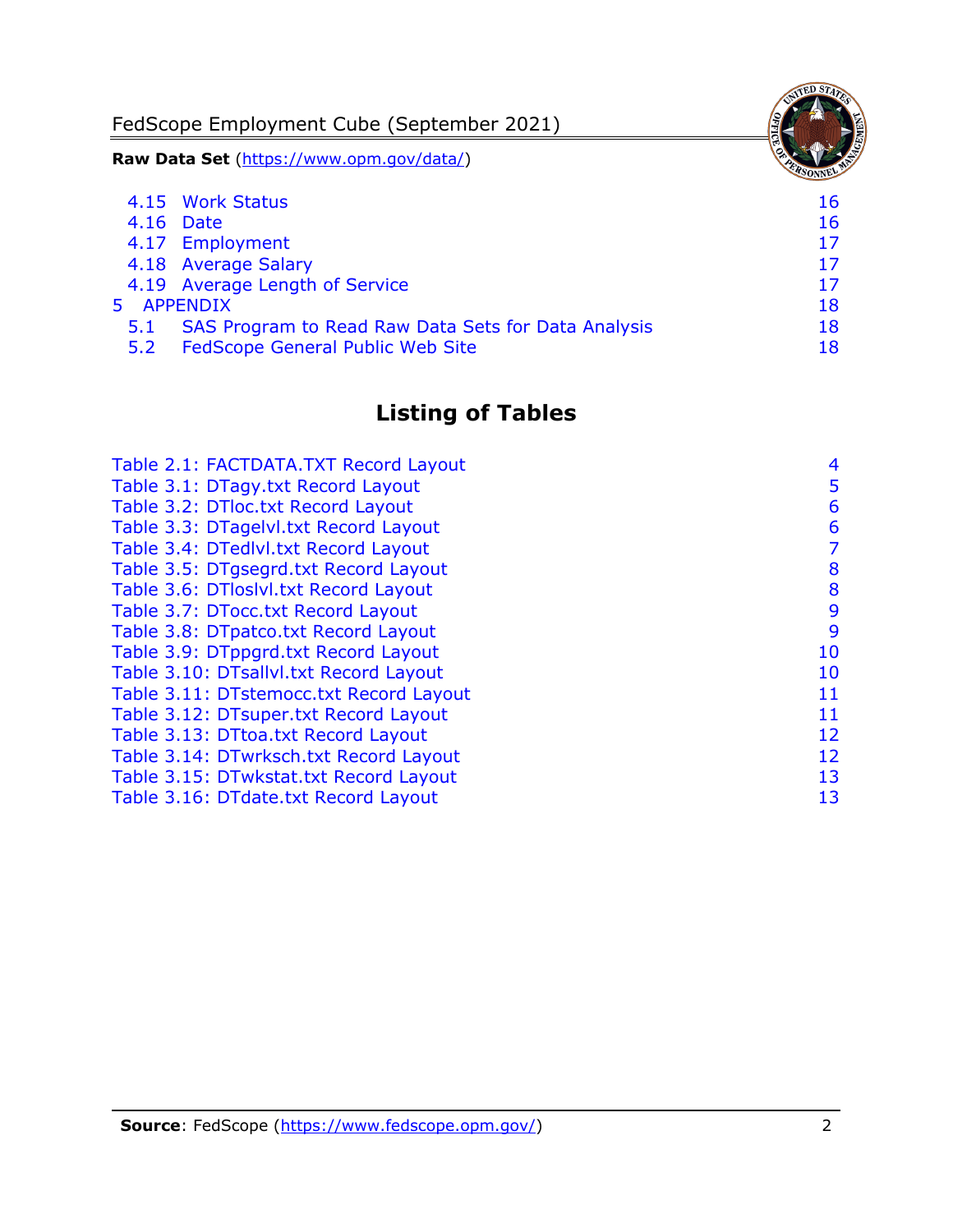

# <span id="page-3-0"></span>**1 OVERVIEW**

#### <span id="page-3-1"></span>*1.1 Purpose*

The purpose of this raw data set is to increase public access to high value, machine readable datasets generated by the U.S. Office of Personnel Management. The FedScope Employment Cube data sets are available via [https://www.opm.gov/data/.](https://www.opm.gov/data/)

#### <span id="page-3-2"></span>*1.2 Scope*

The scope of this raw data set includes data elements used in the creation of the FedScope Employment Cube [\(https://www.fedscope.opm.gov/\)](https://www.fedscope.opm.gov/). **NOTE**: Starting in FY 2010, the OPM Statistical Data Mart (SDM) is the source for all FedScope data. The SDM is processed data from the Enterprise Human Resources Integration (EHRI) data warehouse. Data is processed on a quarterly basis (i.e. March, June, September and December).

# <span id="page-3-3"></span>**2 RAW DATA SET FILE**

## <span id="page-3-4"></span>*2.1 FACTDATA*

This "**delimited**" (comma separated value (**CSV**)) raw data set provides employee population data as of September 2021. Each column value is separated by a "**comma**" from the next column's value and each row starts a new record. Each record contains 20 data elements. The record layout for FACTDATA.TXT is depicted in [Table 2.1](#page-4-0) below: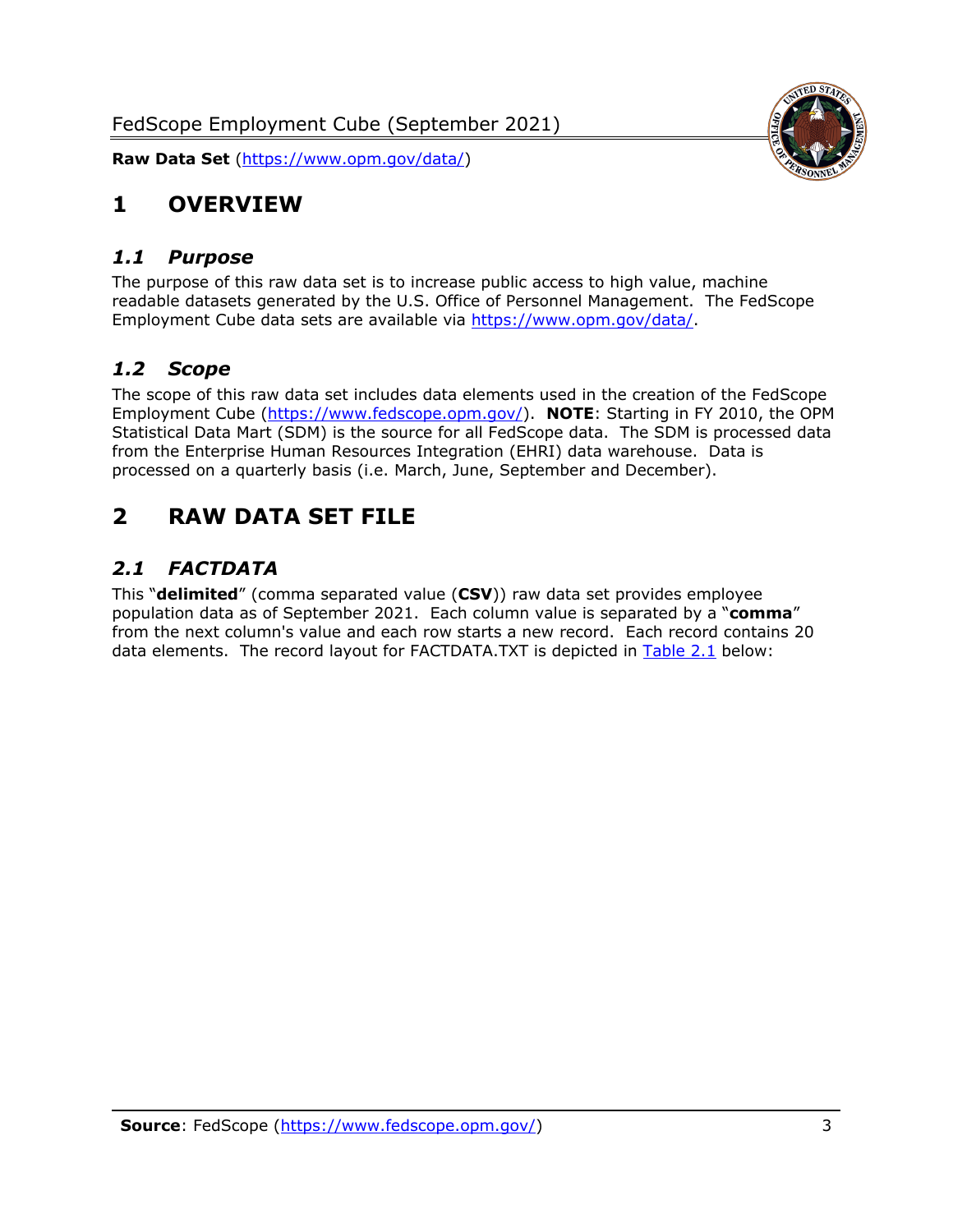

<span id="page-4-0"></span>

| <b>Data</b><br><b>Column</b> | <b>DATA ELEMENT NAME</b>            | <b>CSV</b><br><b>Column</b><br><b>Name</b> | <b>CSV</b><br><b>Column</b><br><b>Format</b> |
|------------------------------|-------------------------------------|--------------------------------------------|----------------------------------------------|
| $\mathbf{1}$                 | Agency                              | <b>AGYSUB</b>                              | <b>TEXT</b>                                  |
| $\overline{2}$               | Location                            | <b>LOC</b>                                 | <b>TEXT</b>                                  |
| 3                            | Age                                 | <b>AGELVL</b>                              | <b>TEXT</b>                                  |
| $\overline{4}$               | <b>Education Level</b>              | <b>EDLVL</b>                               | <b>TEXT</b>                                  |
| 5                            | General Schedule & Equivalent Grade | <b>GSEGRD</b>                              | <b>TEXT</b>                                  |
| 6                            | Length of Service                   | <b>LOSLVL</b>                              | <b>TEXT</b>                                  |
| $\overline{7}$               | Occupation                          | <b>OCC</b>                                 | <b>TEXT</b>                                  |
| 8                            | <b>Occupation Category</b>          | <b>PATCO</b>                               | <b>TEXT</b>                                  |
| 9                            | Pay Plan & Grade                    | <b>PPGRD</b>                               | <b>TEXT</b>                                  |
| 10                           | Salary Level                        | <b>SALLVL</b>                              | <b>TEXT</b>                                  |
| 11                           | <b>STEM Occupations</b>             | <b>STEMOCC</b>                             | <b>TEXT</b>                                  |
| 12                           | <b>Supervisory Status</b>           | <b>SUPERVIS</b>                            | <b>TEXT</b>                                  |
| 13                           | Type of Appointment                 | <b>TOA</b>                                 | <b>TEXT</b>                                  |
| 14                           | Work Schedule                       | <b>WORKSCH</b>                             | <b>TEXT</b>                                  |
| 15                           | <b>Work Status</b>                  | <b>WORKSTAT</b>                            | <b>TEXT</b>                                  |
| 16                           | Date (e.g. 202109)                  | <b>DATECODE</b>                            | <b>TEXT</b>                                  |
| 17                           | Employment                          | <b>EMPLOYMENT</b>                          | <b>NUMERIC</b>                               |
| 18                           | Average Salary                      | <b>SALARY</b>                              | <b>NUMERIC</b>                               |
| 19                           | Average Length of Service           | <b>LOS</b>                                 | <b>NUMERIC</b>                               |
|                              | <b>Total Records: 2,191,011</b>     |                                            |                                              |

#### **Table 2.1: FACTDATA.TXT Record Layout**

**NOTE**: If importing this table (data set) into Excel, change the "column data format" for columns 1-17 from "General" to "Text". Columns 18-20 can be imported as "General" data format. In Excel, the "General" data format converts numeric values to numbers. Columns 1-17 are TEXT fields; Columns 18-20 are NUMERIC fields.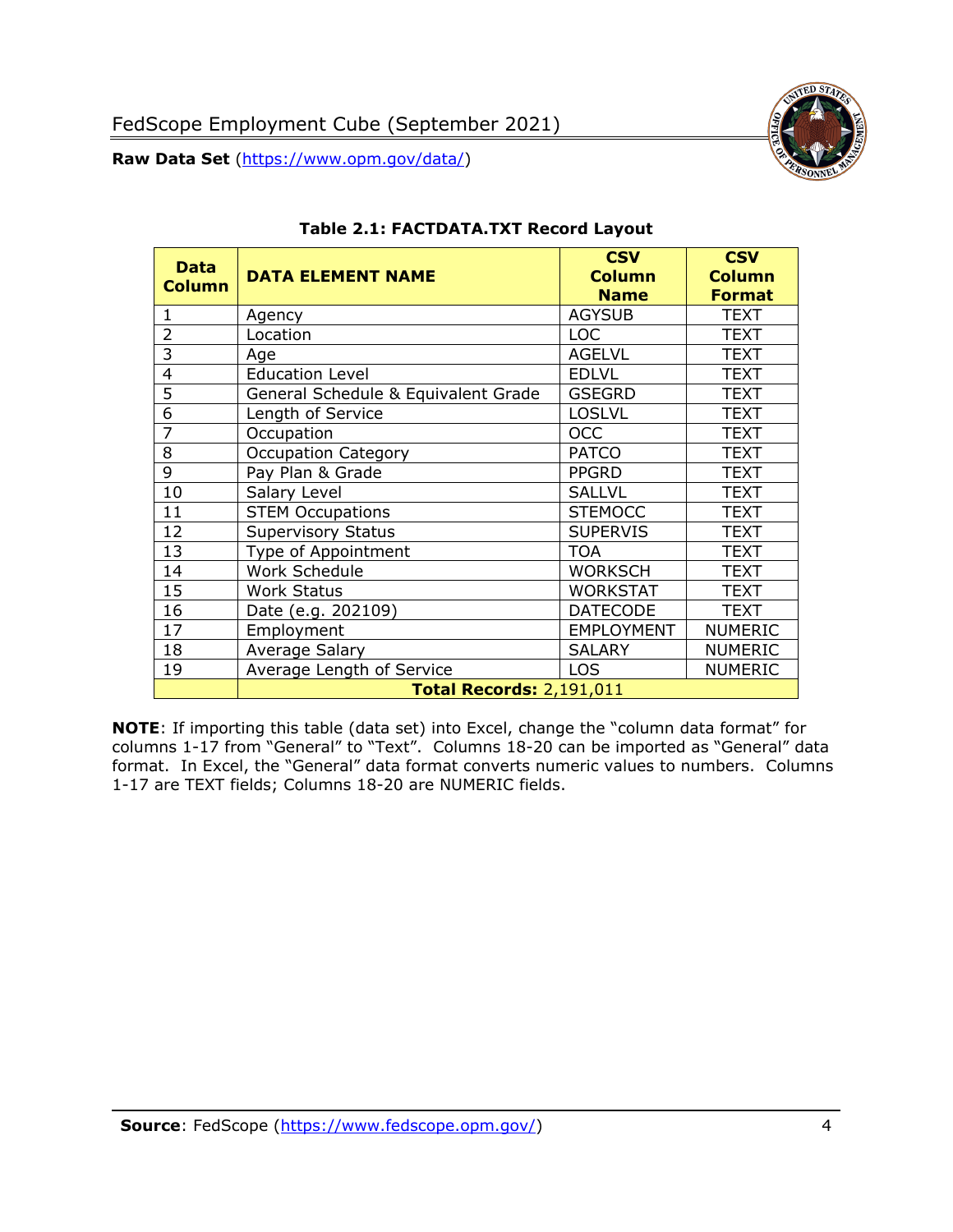

# <span id="page-5-0"></span>**3 DIMENSION TRANSLATIONS FILES**

#### <span id="page-5-1"></span>*3.1 Agency*

This "**delimited**" (comma separated value (**CSV**)) data file provides translations for the agency data element contained in the employee population data file (FACTDATA.TXT). See [Table 2.1.](#page-4-0) Each column value is separated by a "**comma**" from the next column's value and each row starts a new record. Each record contains 6 data elements. The record layout for DTagy.txt is depicted in **[Table 3.1](#page-5-2)** below:

<span id="page-5-2"></span>

| <b>Data</b><br><b>Column</b> | <b>DATA ELEMENT NAME</b>       | <b>CSV</b><br><b>Column</b><br><b>Name</b> | <b>CSV</b><br><b>Column</b><br><b>Format</b> |
|------------------------------|--------------------------------|--------------------------------------------|----------------------------------------------|
|                              | Agency Type                    | <b>AGYTYP</b>                              | <b>TEXT</b>                                  |
|                              | <b>Agency Type Translation</b> | <b>AGYTYPT</b>                             | <b>TEXT</b>                                  |
| २                            | Agency                         | AGY                                        | <b>TEXT</b>                                  |
|                              | <b>Agency Translation</b>      | <b>AGYT</b>                                | <b>TEXT</b>                                  |
|                              | Agency Sub element             | <b>AGYSUB</b>                              | <b>TEXT</b>                                  |
| 6                            | Agency Sub element Translation | <b>AGYSUBT</b>                             | <b>TEXT</b>                                  |
| <b>Total Records: 537</b>    |                                |                                            |                                              |

#### **Table 3.1: DTagy.txt Record Layout**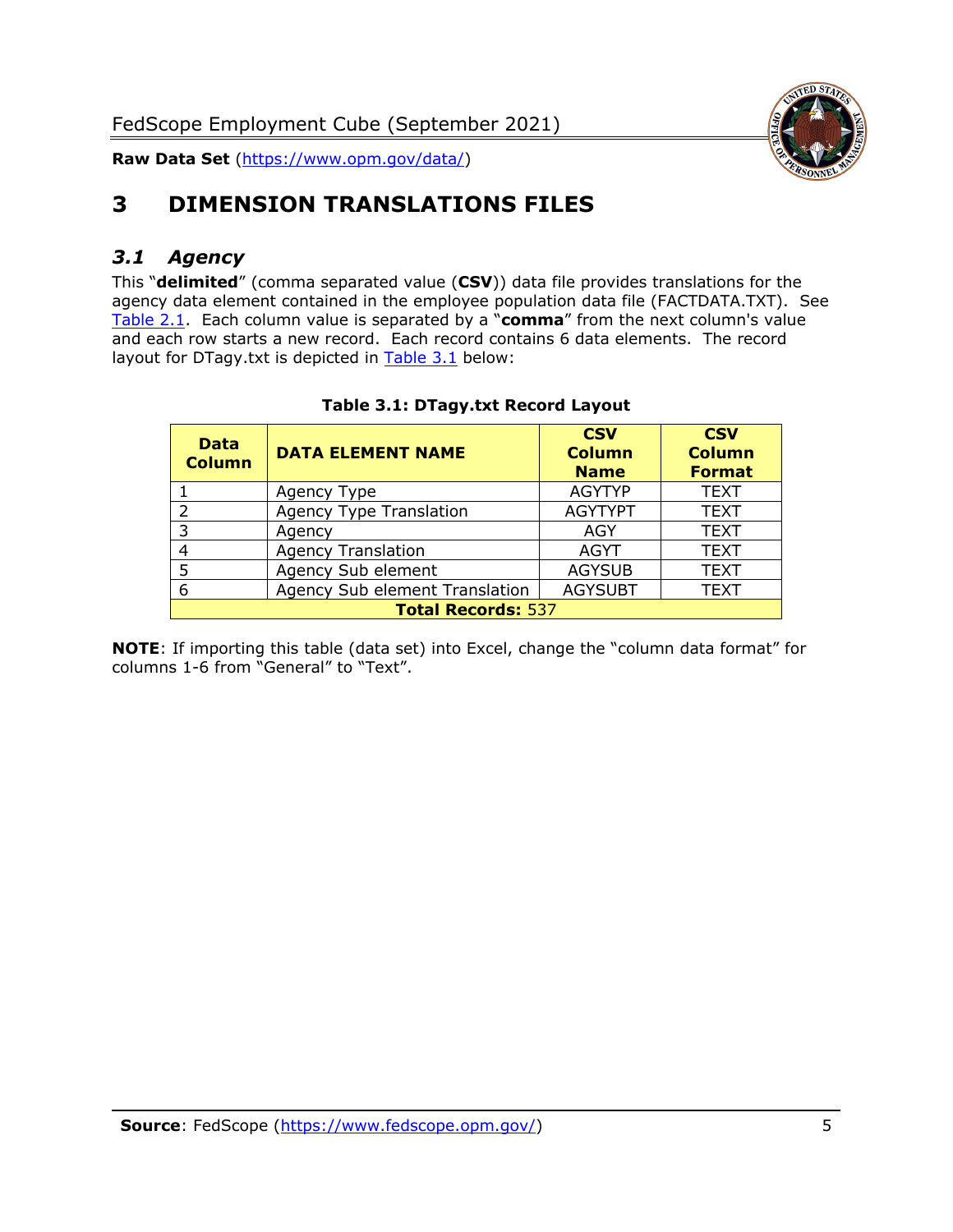### <span id="page-6-0"></span>*3.2 Location*

This "**delimited**" (comma separated value (**CSV**)) data file provides translations for the location data element contained in the employee population data file (FACTDATA.TXT). See [Table 2.1.](#page-4-0) Each column value is separated by a "**comma**" from the next column's value and each row starts a new record. Each record contains 4 data elements. The record layout for DTloc.txt is depicted in [Table 3.2](#page-6-2) below:

<span id="page-6-2"></span>

| <b>Data</b><br><b>Column</b> | <b>DATA ELEMENT NAME</b>         | <b>CSV</b><br><b>Column</b><br><b>Name</b> | <b>CSV</b><br><b>Column</b><br><b>Format</b> |  |
|------------------------------|----------------------------------|--------------------------------------------|----------------------------------------------|--|
|                              | Location Type                    | <b>LOCTYP</b>                              | <b>TEXT</b>                                  |  |
|                              | <b>Location Type Translation</b> | <b>LOCTYPT</b>                             | <b>TEXT</b>                                  |  |
|                              | State/Country                    | <b>LOC</b>                                 | <b>TEXT</b>                                  |  |
|                              | <b>State/Country Translation</b> | LOCT                                       | <b>TEXT</b>                                  |  |
| <b>Total Records: 228</b>    |                                  |                                            |                                              |  |

**Table 3.2: DTloc.txt Record Layout**

**NOTE**: If importing this table (data set) into Excel, change the "column data format" for columns 1-4 from "General" to "Text".

## <span id="page-6-1"></span>*3.3 Age*

This "**delimited**" (comma separated value (**CSV**)) data file provides translations for the age data element contained in the employee population data file (FACTDATA.TXT). See Table [2.1.](#page-4-0) Each column value is separated by a "**comma**" from the next column's value and each row starts a new record. Each record contains 2 data elements. The record layout for DTagelvl.txt is depicted in [Table 3.3](#page-6-3) below:

<span id="page-6-3"></span>

| <b>Data</b><br><b>Column</b> | <b>DATA ELEMENT NAME</b> | <b>CSV</b><br><b>Column</b><br><b>Name</b> | <b>CSV</b><br><b>Column</b><br><b>Format</b> |
|------------------------------|--------------------------|--------------------------------------------|----------------------------------------------|
|                              | Age                      | AGELVL                                     | TFXT                                         |
|                              | Age Translation          | AGEL VLT                                   | TFXT                                         |
| <b>Total Records: 12</b>     |                          |                                            |                                              |

#### **Table 3.3: DTagelvl.txt Record Layout**

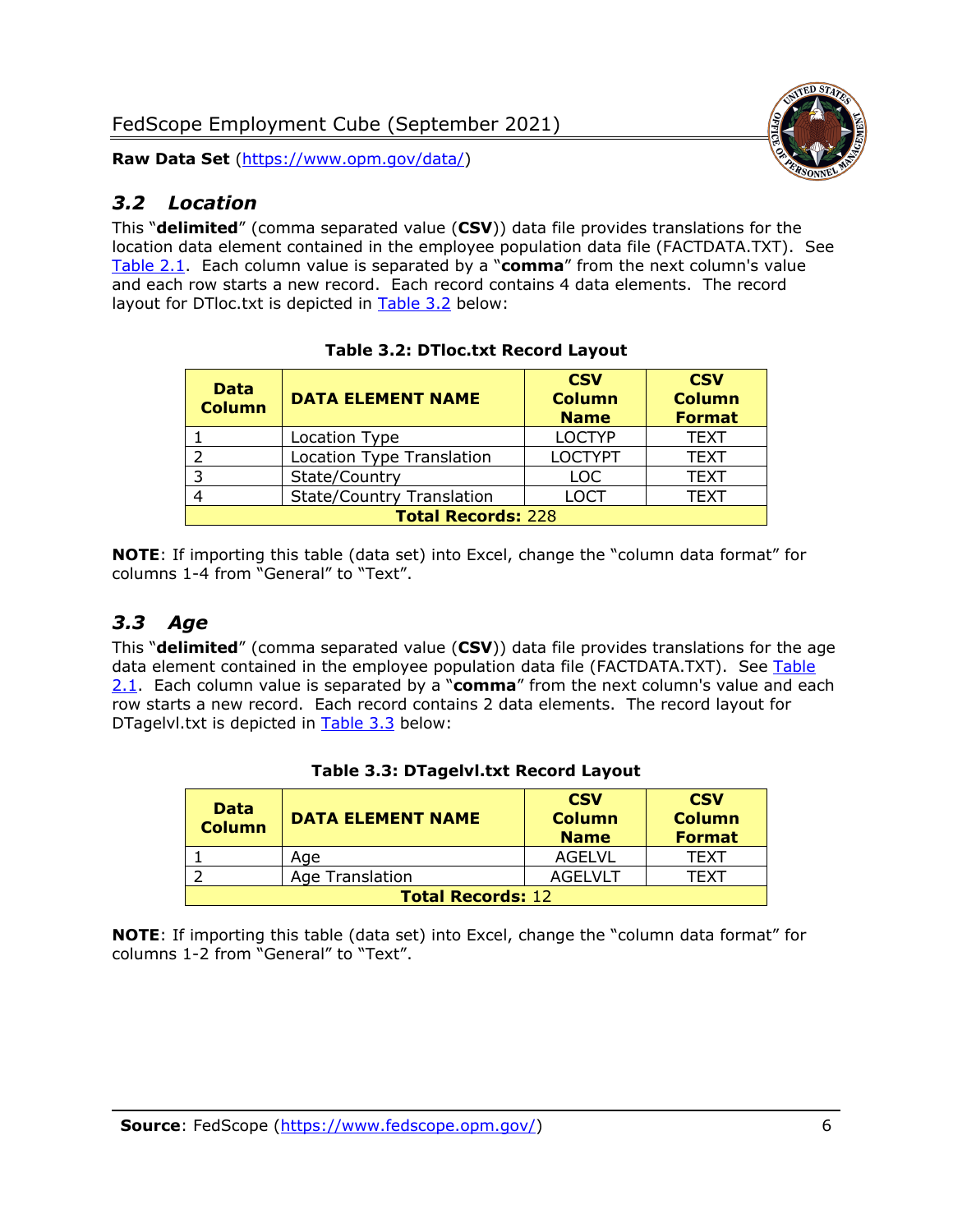



## <span id="page-7-0"></span>*3.4 Education Level*

This "**delimited**" (comma separated value (**CSV**)) data file provides translations for the education level data element contained in the employee population data file (FACTDATA.TXT). See [Table 2.1.](#page-4-0) Each column value is separated by a "**comma**" from the next column's value and each row starts a new record. Each record contains 4 data elements. The record layout for DTedlvl.txt is depicted in [Table 3.4](#page-7-1) below:

<span id="page-7-1"></span>

| <b>Data</b><br><b>Column</b> | <b>DATA ELEMENT NAME</b>                | <b>CSV</b><br><b>Column</b><br><b>Name</b> | <b>CSV</b><br><b>Column</b><br><b>Format</b> |  |
|------------------------------|-----------------------------------------|--------------------------------------------|----------------------------------------------|--|
|                              | <b>Education Level Type</b>             | <b>EDLVLTYP</b>                            | <b>TEXT</b>                                  |  |
| $\mathcal{D}$                | <b>Education Level Type Translation</b> | <b>EDLVLTYPT</b>                           | <b>TEXT</b>                                  |  |
| 3                            | <b>Education Level</b>                  | <b>EDLVL</b>                               | <b>TEXT</b>                                  |  |
|                              | <b>Education Level Translation</b>      | <b>EDLVLT</b>                              | <b>TEXT</b>                                  |  |
| <b>Total Records: 24</b>     |                                         |                                            |                                              |  |

#### **Table 3.4: DTedlvl.txt Record Layout**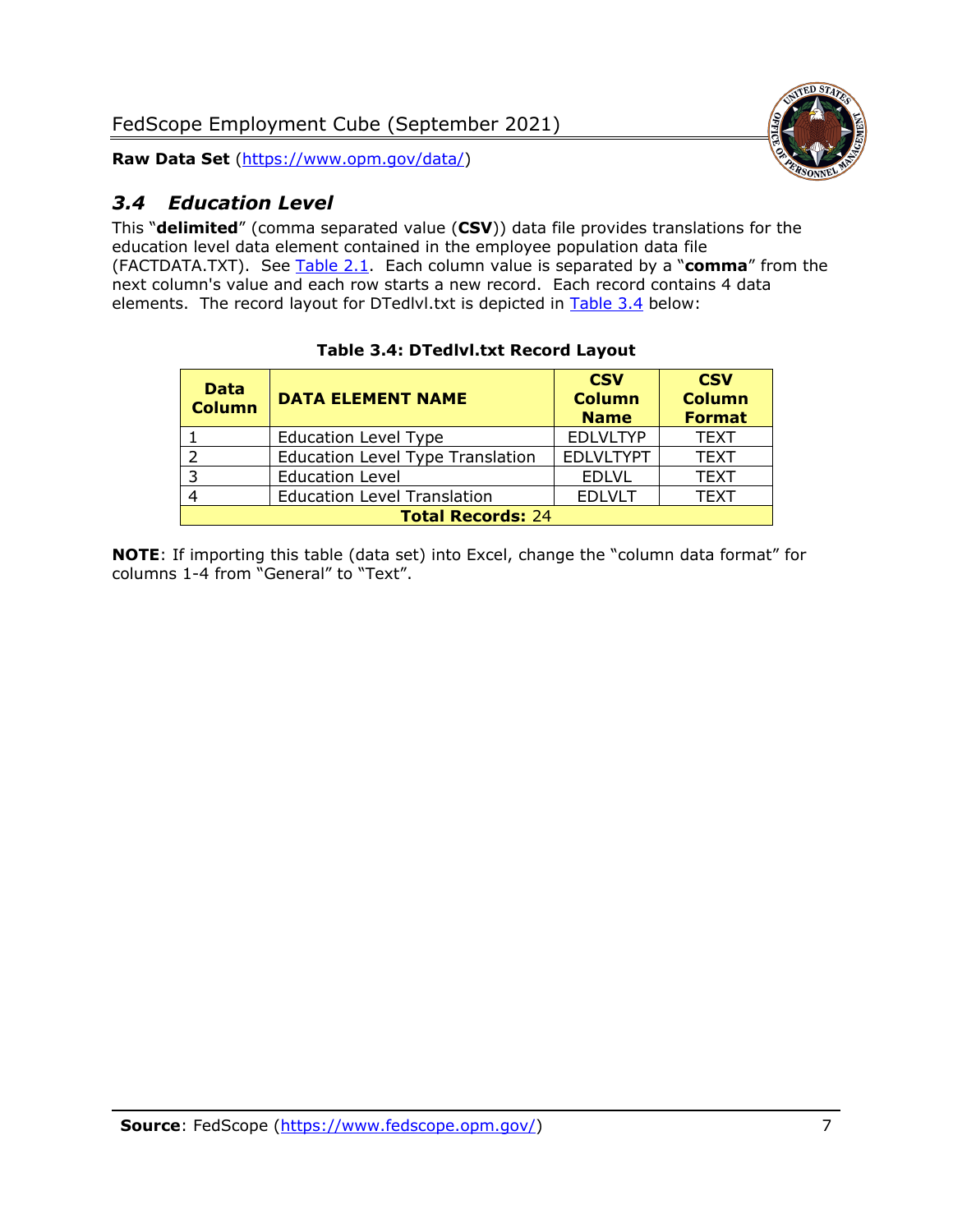

#### <span id="page-8-0"></span>*3.5 General Schedule & Equivalent Grade*

This "**delimited**" (comma separated value (**CSV**)) data file provides translations for the general schedule & equivalent grade data element contained in the employee population data file (FACTDATA.TXT). See [Table 2.1.](#page-4-0) Each column value is separated by a "**comma**" from the next column's value and each row starts a new record. Each record contains 1 data element. The record layout for DTgsegrd.txt is depicted in [Table 3.5](#page-8-2) below:

#### **Table 3.5: DTgsegrd.txt Record Layout**

<span id="page-8-2"></span>

| <b>Data</b><br>Column    | <b>DATA ELEMENT NAME</b>            | <b>CSV</b><br><b>Column</b><br><b>Name</b> | <b>CSV</b><br><b>Column</b><br><b>Format</b> |
|--------------------------|-------------------------------------|--------------------------------------------|----------------------------------------------|
|                          | General Schedule & Equivalent Grade | GSEGRD                                     | TFXT                                         |
| <b>Total Records: 17</b> |                                     |                                            |                                              |

**NOTE**: If importing this table (data set) into Excel, change the "column data format" for column 1-from "General" to "Text".

#### <span id="page-8-1"></span>*3.6 Length of Service*

This "**delimited**" (comma separated value (**CSV**)) data file provides translations for the length of service data element contained in the employee population data file (FACTDATA.TXT). See [Table 2.1.](#page-4-0) Each column value is separated by a "**comma**" from the next column's value and each row starts a new record. Each record contains 2 data elements. The record layout for DTloslvl.txt is depicted in [Table 3.6](#page-8-3) below:

#### **Table 3.6: DTloslvl.txt Record Layout**

<span id="page-8-3"></span>

| <b>Data</b><br><b>Column</b> | <b>DATA ELEMENT NAME</b>      | <b>CSV</b><br><b>Column</b><br><b>Name</b> | <b>CSV</b><br><b>Column</b><br><b>Format</b> |
|------------------------------|-------------------------------|--------------------------------------------|----------------------------------------------|
|                              | Length of Service             | <b>LOSLVL</b>                              | TEXT                                         |
|                              | Length of Service Translation | <b>LOSLVLT</b>                             | TEXT                                         |
| <b>Total Records: 11</b>     |                               |                                            |                                              |

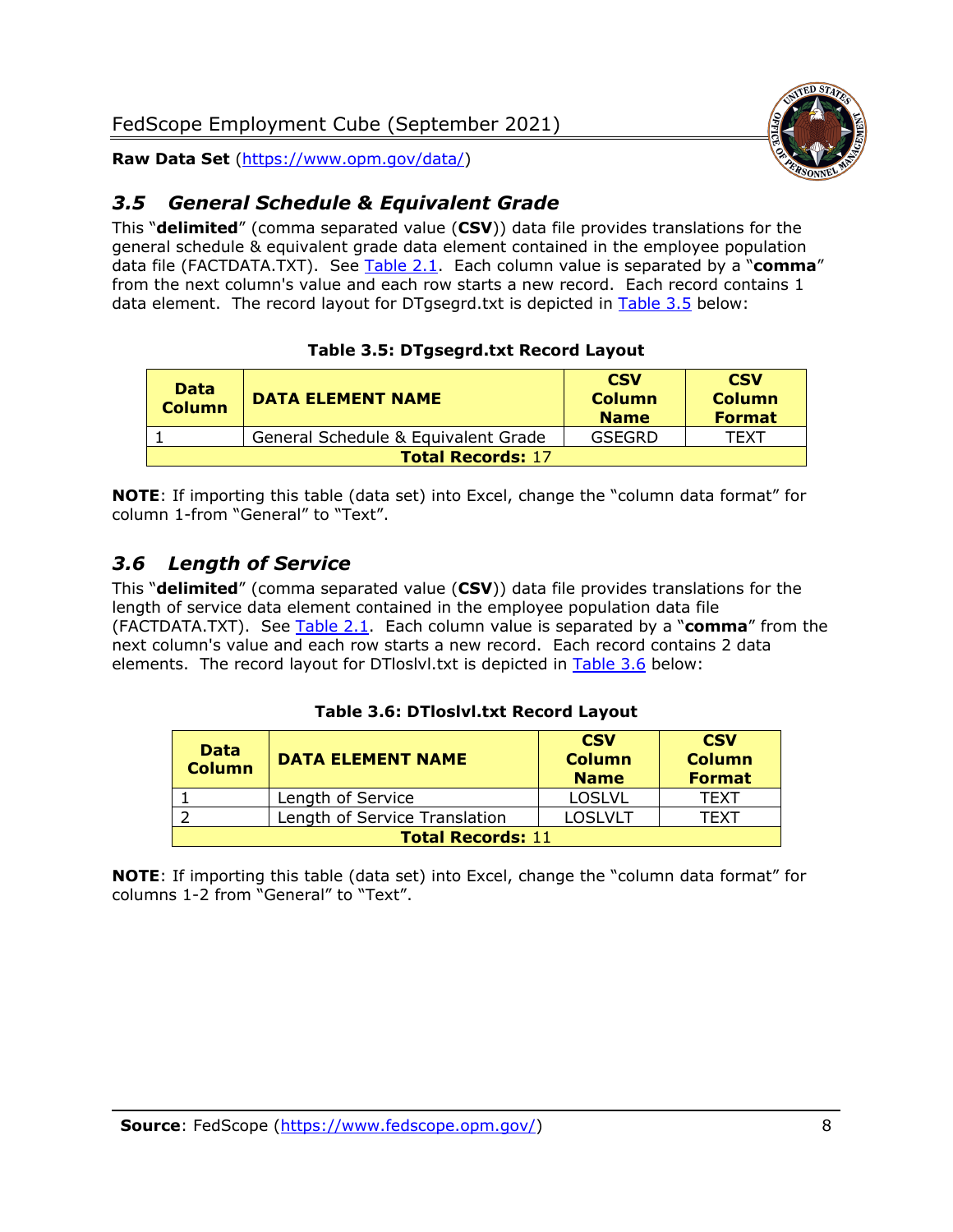## <span id="page-9-0"></span>*3.7 Occupation*

This "**delimited**" (comma separated value (**CSV**)) data file provides translations for the occupation data element contained in the employee population data file (FACTDATA.TXT). See [Table 2.1.](#page-4-0) Each column value is separated by a "**comma**" from the next column's value and each row starts a new record. Each record contains 6 data elements. The record layout for DTocc.txt is depicted in [Table 3.7](#page-9-2) below:

<span id="page-9-2"></span>

| <b>Data</b><br><b>Column</b> | <b>DATA ELEMENT NAME</b>             | <b>CSV</b><br><b>Column</b><br><b>Name</b> | <b>CSV</b><br><b>Column</b><br><b>Format</b> |  |
|------------------------------|--------------------------------------|--------------------------------------------|----------------------------------------------|--|
|                              | Occupation Type                      | <b>OCCTYP</b>                              | <b>TEXT</b>                                  |  |
| フ                            | <b>Occupation Type Translation</b>   | <b>OCCTYPT</b>                             | <b>TEXT</b>                                  |  |
| 3                            | <b>Occupation Family</b>             | <b>OCCFAM</b>                              | <b>TEXT</b>                                  |  |
| 4                            | <b>Occupation Family Translation</b> | <b>OCCFAMT</b>                             | <b>TEXT</b>                                  |  |
| 5                            | Occupation                           | <b>OCC</b>                                 | <b>TEXT</b>                                  |  |
| 6                            | <b>Occupation Translation</b>        | <b>OCCT</b>                                | <b>TEXT</b>                                  |  |
|                              | <b>Total Records: 670</b>            |                                            |                                              |  |

|  | <b>Table 3.7: DTocc.txt Record Layout</b> |  |  |
|--|-------------------------------------------|--|--|
|--|-------------------------------------------|--|--|

**NOTE**: If importing this table (data set) into Excel, change the "column data format" for columns 1-6 from "General" to "Text".

#### <span id="page-9-1"></span>*3.8 Occupation Category*

This "**delimited**" (comma separated value (**CSV**)) data file provides translations for the occupation category data element contained in the employee population data file (FACTDATA.TXT). See [Table 2.1.](#page-4-0) Each column value is separated by a "**comma**" from the next column's value and each row starts a new record. Each record contains 2 data elements. The record layout for DTpatco.txt is depicted in [Table 3.8](#page-9-3) below:

<span id="page-9-3"></span>

| <b>Data</b><br><b>Column</b> | <b>DATA ELEMENT NAME</b>               | <b>CSV</b><br><b>Column</b><br><b>Name</b> | <b>CSV</b><br><b>Column</b><br><b>Format</b> |
|------------------------------|----------------------------------------|--------------------------------------------|----------------------------------------------|
|                              | <b>Occupation Category</b>             | <b>PATCO</b>                               | <b>TEXT</b>                                  |
|                              | <b>Occupation Category Translation</b> | <b>PATCOT</b>                              | TFXT                                         |
| <b>Total Records: 7</b>      |                                        |                                            |                                              |

#### **Table 3.8: DTpatco.txt Record Layout**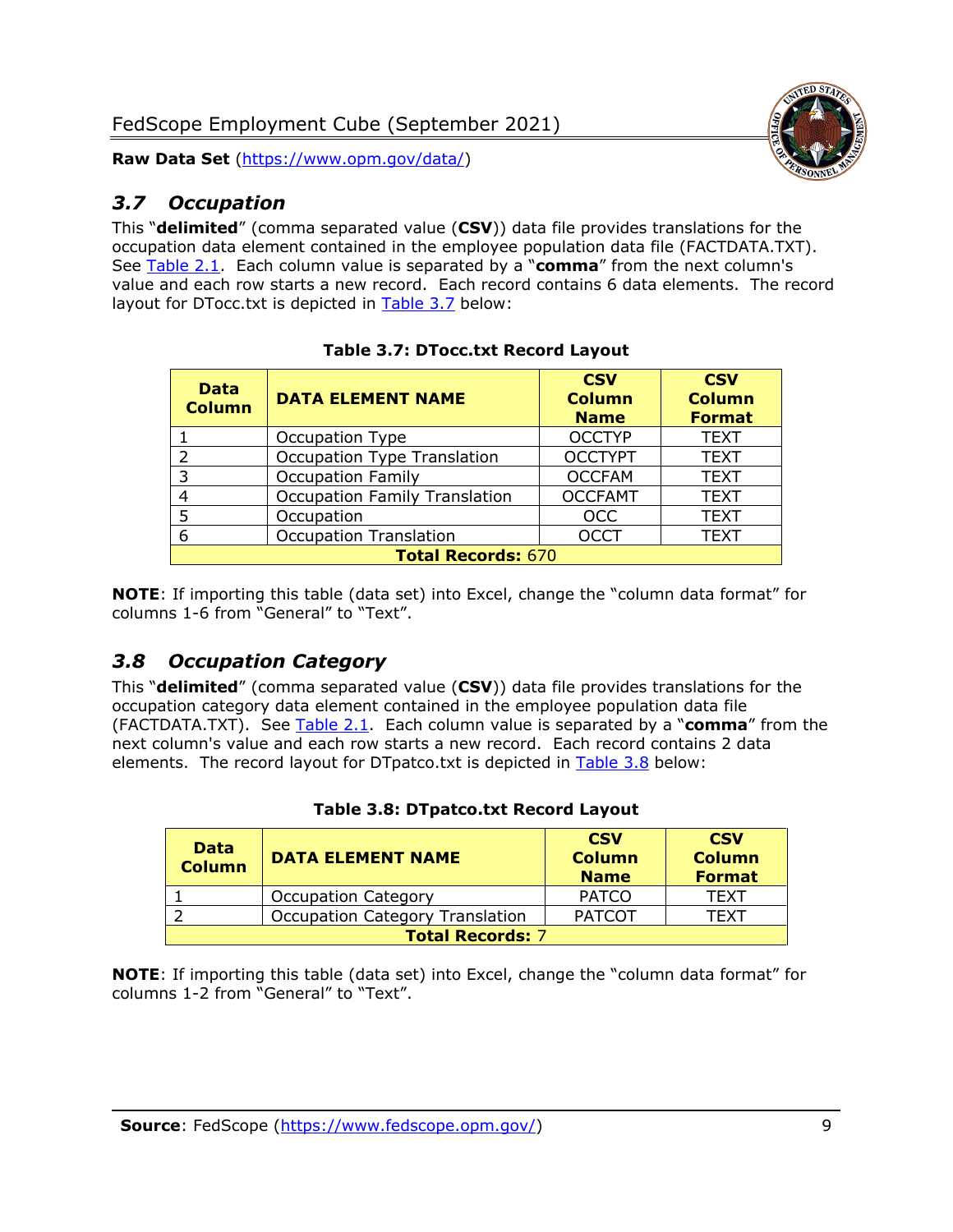## <span id="page-10-0"></span>*3.9 Pay Plan & Grade*

This "**delimited**" (comma separated value (**CSV**)) data file provides translations for the pay plan & grade data element contained in the employee population data file (FACTDATA.TXT). See [Table 2.1.](#page-4-0) Each column value is separated by a "**comma**" from the next column's value and each row starts a new record. Each record contains 7 data elements. The record layout for DTppgrd.txt is depicted in [Table 3.9](#page-10-2) below:

<span id="page-10-2"></span>

| <b>Data</b><br><b>Column</b> | <b>DATA ELEMENT NAME</b>   | <b>CSV</b><br><b>Column</b><br><b>Name</b> | <b>CSV</b><br><b>Column</b><br><b>Format</b> |
|------------------------------|----------------------------|--------------------------------------------|----------------------------------------------|
|                              | Pay Plan Type              | <b>PPTYP</b>                               | <b>TEXT</b>                                  |
| $\mathcal{P}$                | Pay Plan Type Translation  | <b>PPTYPT</b>                              | <b>TEXT</b>                                  |
| 3                            | Pay Plan Group             | <b>PPGROUP</b>                             | <b>TEXT</b>                                  |
| 4                            | Pay Plan Group Translation | <b>PPGROUPT</b>                            | <b>TEXT</b>                                  |
| 5                            | Pay Plan                   | <b>PAYPLAN</b>                             | <b>TEXT</b>                                  |
| 6                            | Pay Plan Translation       | <b>PAYPLANT</b>                            | <b>TEXT</b>                                  |
| ⇁                            | Pay Plan & Grade           | <b>PPGRD</b>                               | <b>TEXT</b>                                  |
| <b>Total Records: 1,011</b>  |                            |                                            |                                              |

**Table 3.9: DTppgrd.txt Record Layout**

**NOTE**: If importing this table (data set) into Excel, change the "column data format" for columns 1-7 from "General" to "Text".

## <span id="page-10-1"></span>*3.10 Salary Level*

This "**delimited**" (comma separated value (**CSV**)) data file provides translations for the salary level data element contained in the employee population data file (FACTDATA.TXT). See [Table 2.1.](#page-4-0) Each column value is separated by a "**comma**" from the next column's value and each row starts a new record. Each record contains 2 data elements. The record layout for DTsallvl.txt is depicted in [Table 3.10](#page-10-3) below:

<span id="page-10-3"></span>

| <b>Data</b><br><b>Column</b> | <b>DATA ELEMENT NAME</b>        | <b>CSV</b><br><b>Column</b><br><b>Name</b> | <b>CSV</b><br><b>Column</b><br><b>Format</b> |
|------------------------------|---------------------------------|--------------------------------------------|----------------------------------------------|
|                              | Salary Level                    | <b>SALLVL</b>                              | TFXT                                         |
|                              | <b>Salary Level Translation</b> | <b>SALLVLT</b>                             | TFXT                                         |
| <b>Total Records: 26</b>     |                                 |                                            |                                              |

|  | Table 3.10: DTsallvl.txt Record Layout |  |  |
|--|----------------------------------------|--|--|
|--|----------------------------------------|--|--|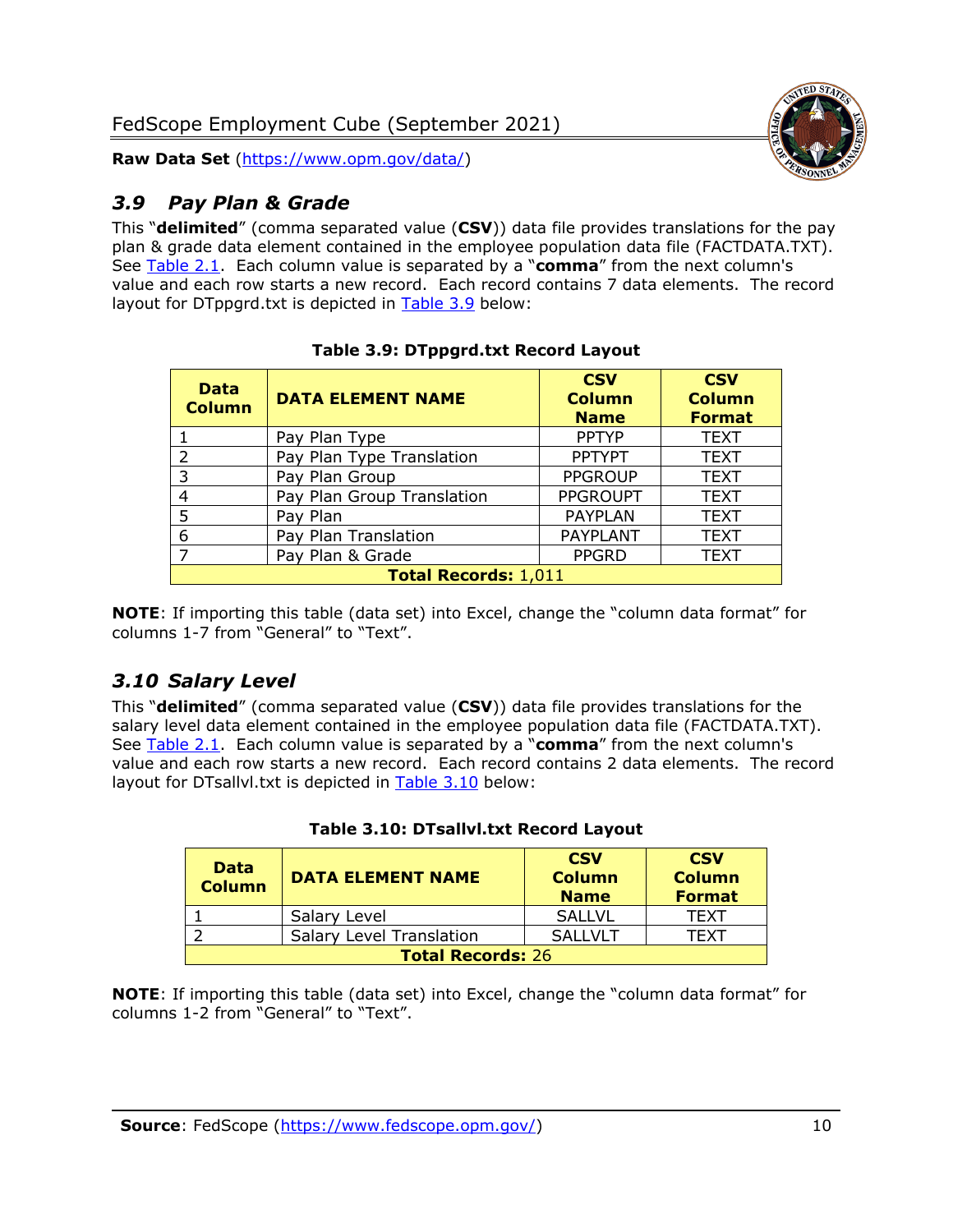

#### <span id="page-11-0"></span>*3.11 STEM Occupations*

This "**delimited**" (comma separated value (**CSV**)) data file provides translations for the STEM occupations data element contained in the employee population data file (FACTDATA.TXT). See [Table 2.1.](#page-4-0) Each column value is separated by a "**comma**" from the next column's value and each row starts a new record. Each record contains 6 data elements. The record layout for DTstemocc.txt is depicted in [Table 3.11](#page-11-2) below:

<span id="page-11-2"></span>

| <b>Data</b><br><b>Column</b> | <b>DATA ELEMENT NAME</b>                     | <b>CSV</b><br><b>Column</b><br><b>Name</b> | <b>CSV</b><br><b>Column</b><br><b>Format</b> |
|------------------------------|----------------------------------------------|--------------------------------------------|----------------------------------------------|
|                              | <b>STEM Occupation Aggregate</b>             | <b>STEMAGG</b>                             | <b>TEXT</b>                                  |
| $\mathcal{P}$                | <b>STEM Occupation Aggregate Translation</b> | <b>STEMAGGT</b>                            | <b>TEXT</b>                                  |
| 3                            | <b>STEM Occupation Type</b>                  | <b>STEMTYP</b>                             | <b>TEXT</b>                                  |
| 4                            | <b>STEM Occupation Type Translation</b>      | <b>STEMTYPT</b>                            | <b>TEXT</b>                                  |
| 5                            | <b>STEM Occupation</b>                       | <b>STEMOCC</b>                             | <b>TEXT</b>                                  |
| 6                            | <b>STEM Occupation Translation</b>           | <b>STEMOCCT</b>                            | <b>TEXT</b>                                  |
| <b>Total Records: 117</b>    |                                              |                                            |                                              |

**Table 3.11: DTstemocc.txt Record Layout**

**NOTE**: If importing this table (data set) into Excel, change the "column data format" for columns 1-6 from "General" to "Text".

## <span id="page-11-1"></span>*3.12 Supervisory Status*

This "**delimited**" (comma separated value (**CSV**)) data file provides translations for the supervisory status data element contained in the employee population data file (FACTDATA.TXT). See [Table 2.1.](#page-4-0) Each column value is separated by a "**comma**" from the next column's value and each row starts a new record. Each record contains 4 data elements. The record layout for DTsuper.txt is depicted in [Table 3.12](#page-11-3) below:

<span id="page-11-3"></span>

| <b>Data</b><br><b>Column</b> | <b>DATA ELEMENT NAME</b>              | <b>CSV</b><br><b>Column</b><br><b>Name</b> | <b>CSV</b><br><b>Column</b><br><b>Format</b> |
|------------------------------|---------------------------------------|--------------------------------------------|----------------------------------------------|
|                              | Supervisory Status Type               | <b>SUPERTYP</b>                            | <b>TEXT</b>                                  |
|                              | Supervisory Status Type Translation   | <b>SUPERTYPT</b>                           | <b>TEXT</b>                                  |
|                              | <b>Supervisory Status</b>             | <b>SUPERVIS</b>                            | <b>TEXT</b>                                  |
|                              | <b>Supervisory Status Translation</b> | <b>SUPERVIST</b>                           | <b>TEXT</b>                                  |
| <b>Total Records: 7</b>      |                                       |                                            |                                              |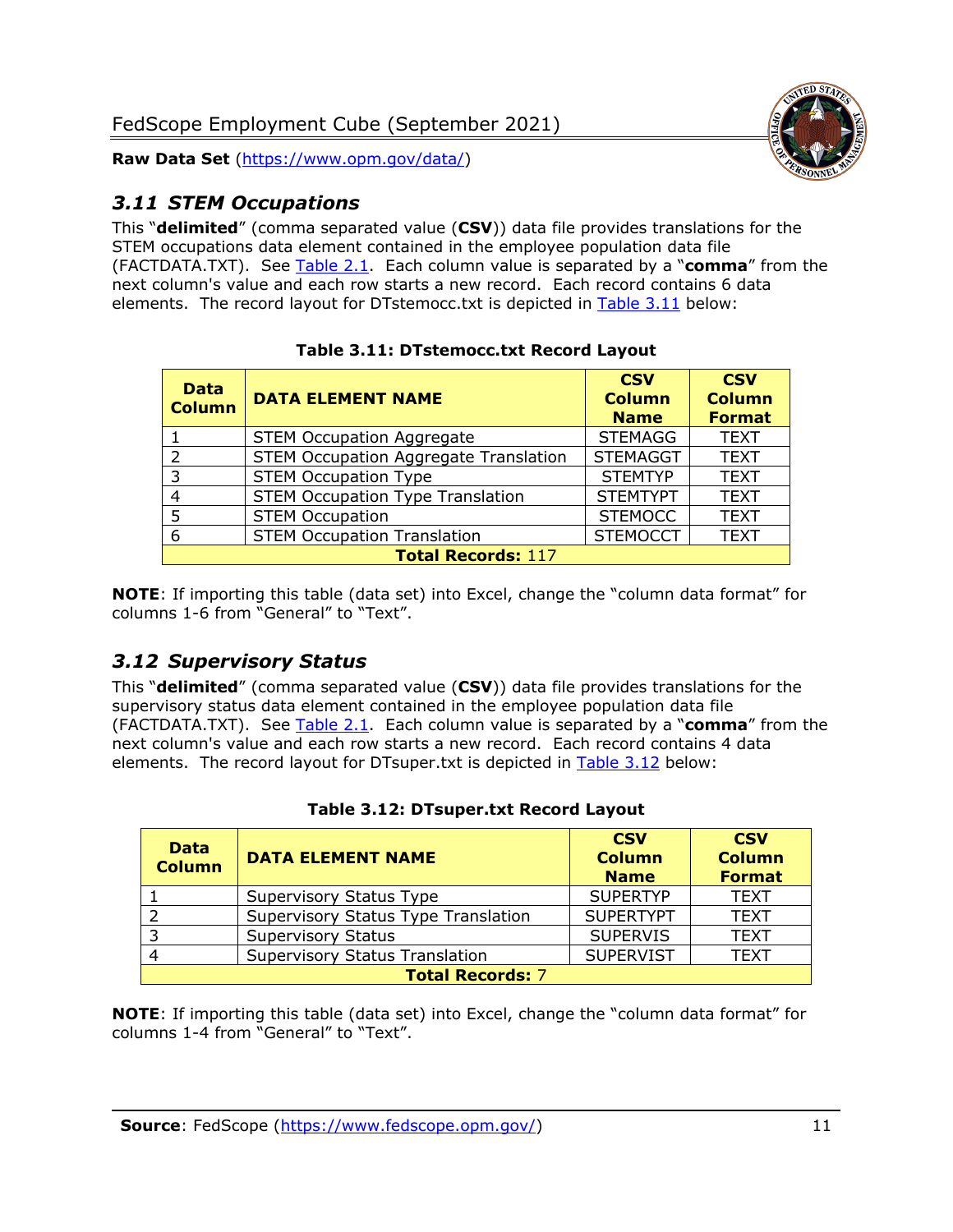

## <span id="page-12-0"></span>*3.13 Type of Appointment*

This "**delimited**" (comma separated value (**CSV**)) data file provides translations for the type of appointment data element contained in the employee population data file (FACTDATA.TXT). See [Table 2.1.](#page-4-0) Each column value is separated by a "**comma**" from the next column's value and each row starts a new record. Each record contains 4 data elements. The record layout for DTtoa.txt is depicted in [Table 3.13](#page-12-2) below:

<span id="page-12-2"></span>

| <b>Data</b><br><b>Column</b> | <b>DATA ELEMENT NAME</b>             | <b>CSV</b><br><b>Column</b><br><b>Name</b> | <b>CSV</b><br><b>Column</b><br><b>Format</b> |
|------------------------------|--------------------------------------|--------------------------------------------|----------------------------------------------|
|                              | Type of Appointment Type             | <b>TOATYP</b>                              | <b>TEXT</b>                                  |
|                              | Type of Appointment Type Translation | <b>TOATYPT</b>                             | <b>TEXT</b>                                  |
| 3                            | Type of Appointment                  | TOA                                        | <b>TEXT</b>                                  |
|                              | Type of Appointment Translation      | <b>TOAT</b>                                | <b>TEXT</b>                                  |
| <b>Total Records: 21</b>     |                                      |                                            |                                              |

#### **Table 3.13: DTtoa.txt Record Layout**

**NOTE**: If importing this table (data set) into Excel, change the "column data format" for columns 1-4 from "General" to "Text".

### <span id="page-12-1"></span>*3.14 Work Schedule*

This "**delimited**" (comma separated value (**CSV**)) data file provides translations for the work schedule data element contained in the employee population data file (FACTDATA.TXT). See [Table 2.1.](#page-4-0) Each column value is separated by a "**comma**" from the next column's value and each row starts a new record. Each record contains 4 data elements. The record layout for DTwrksch.txt is depicted in [Table 3.14](#page-12-3) below:

<span id="page-12-3"></span>

| <b>Data</b><br><b>Column</b> | <b>DATA ELEMENT NAME</b>         | <b>CSV</b><br><b>Column</b><br><b>Name</b> | <b>CSV</b><br><b>Column</b><br><b>Format</b> |
|------------------------------|----------------------------------|--------------------------------------------|----------------------------------------------|
|                              | Work Schedule Type               | <b>WSTYP</b>                               | <b>TEXT</b>                                  |
|                              | Work Schedule Type Translation   | <b>WSTYPT</b>                              | <b>TEXT</b>                                  |
| -3                           | Work Schedule                    | <b>WORKSCH</b>                             | <b>TEXT</b>                                  |
|                              | <b>Work Schedule Translation</b> | <b>WORKSCHT</b>                            | <b>TEXT</b>                                  |
| <b>Total Records: 12</b>     |                                  |                                            |                                              |

#### **Table 3.14: DTwrksch.txt Record Layout**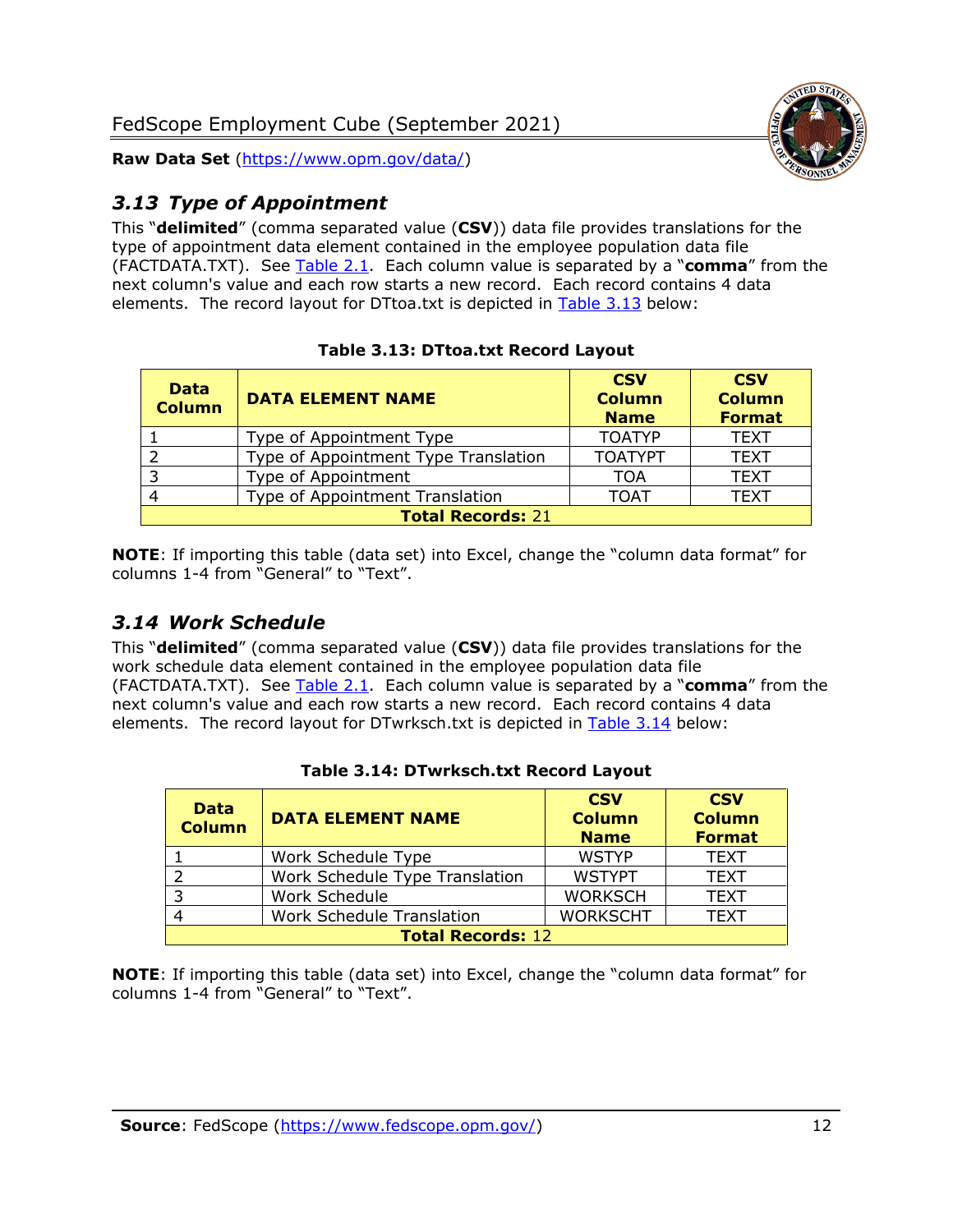#### <span id="page-13-0"></span>*3.15 Work Status*

This "**delimited**" (comma separated value (**CSV**)) data file provides translations for the work status data element contained in the employee population data file (FACTDATA.TXT). See [Table 2.1.](#page-4-0) Each column value is separated by a "**comma**" from the next column's value and each row starts a new record. Each record contains 2 data elements. The record layout for DTwkstat.txt is depicted in [Table 3.15](#page-13-2) below:

<span id="page-13-2"></span>

| <b>Data</b><br><b>Column</b> | <b>DATA ELEMENT NAME</b>       | <b>CSV</b><br><b>Column</b><br><b>Name</b> | <b>CSV</b><br><b>Column</b><br><b>Format</b> |
|------------------------------|--------------------------------|--------------------------------------------|----------------------------------------------|
|                              | <b>Work Status</b>             | <b>WORKSTAT</b>                            | <b>TFXT</b>                                  |
|                              | <b>Work Status Translation</b> | <b>WORKSTATT</b>                           | TFXT                                         |
| <b>Total Records: 2</b>      |                                |                                            |                                              |

**Table 3.15: DTwkstat.txt Record Layout**

**NOTE**: If importing this table (data set) into Excel, change the "column data format" for columns 1-2 from "General" to "Text".

#### <span id="page-13-1"></span>*3.16 Date*

This "**delimited**" (comma separated value (**CSV**)) data file provides translations for the status file month date data element contained in the employee population data file (FACTDATA.TXT). See [Table 2.1.](#page-4-0) Each column value is separated by a "**comma**" from the next column's value and each row starts a new record. Each record contains 2 data elements. The record layout for DTdate.txt is depicted in [Table 3.16](#page-13-3) below:

<span id="page-13-3"></span>

| <b>Data</b><br><b>Column</b> | <b>DATA ELEMENT NAME</b>     | <b>CSV</b><br><b>Column</b><br><b>Name</b> | <b>CSV</b><br><b>Column</b><br><b>Format</b> |
|------------------------------|------------------------------|--------------------------------------------|----------------------------------------------|
|                              | File Date                    | <b>DATECODE</b>                            | <b>TFXT</b>                                  |
|                              | <b>File Date Translation</b> | <b>DATECODET</b>                           | TFXT                                         |
| <b>Total Records: 1</b>      |                              |                                            |                                              |

**Table 3.16: DTdate.txt Record Layout**

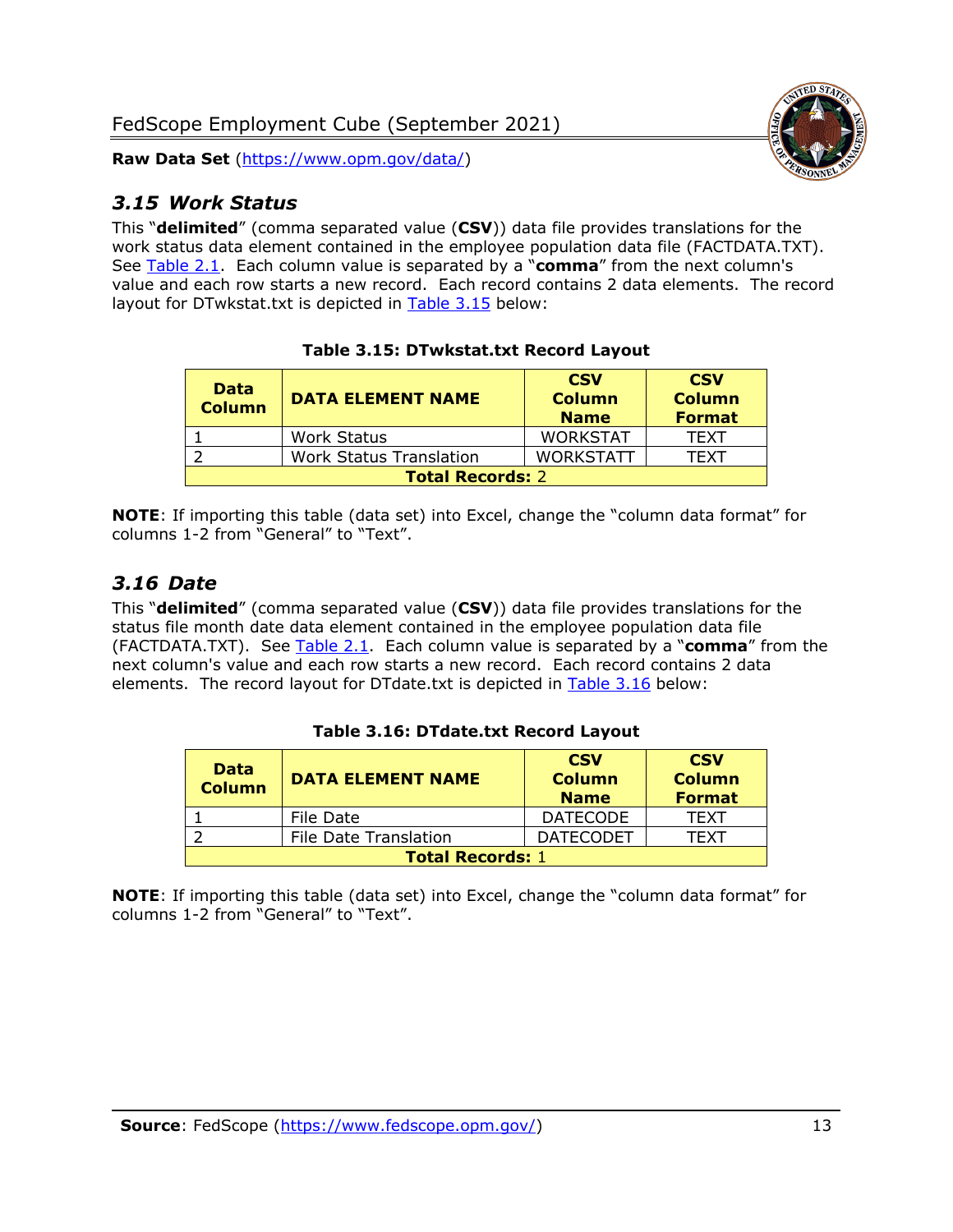FedScope Employment Cube (September 2021)

**Raw Data Set** [\(https://www.opm.gov/data/\)](https://www.opm.gov/data/)

### <span id="page-14-0"></span>*3.17 Employment*

There is no translation file for this data element. Every record in the employee population data file (FACTDATA.TXT) contains a value of "1" for this field. See Chapter  $4.17$  for definition of [Employment.](#page-17-0)

## <span id="page-14-1"></span>*3.18 Average Salary*

There is no translation file for this data element. See Chapter  $4.18$  for definition of Average [Salary](#page-17-1) [Average Salary.](#page-17-1)

#### <span id="page-14-2"></span>*3.19 Average Length of Service*

There is no translation file for this data element. See Chapter  $4.19$  for definition of Average [Length of Service](#page-17-2)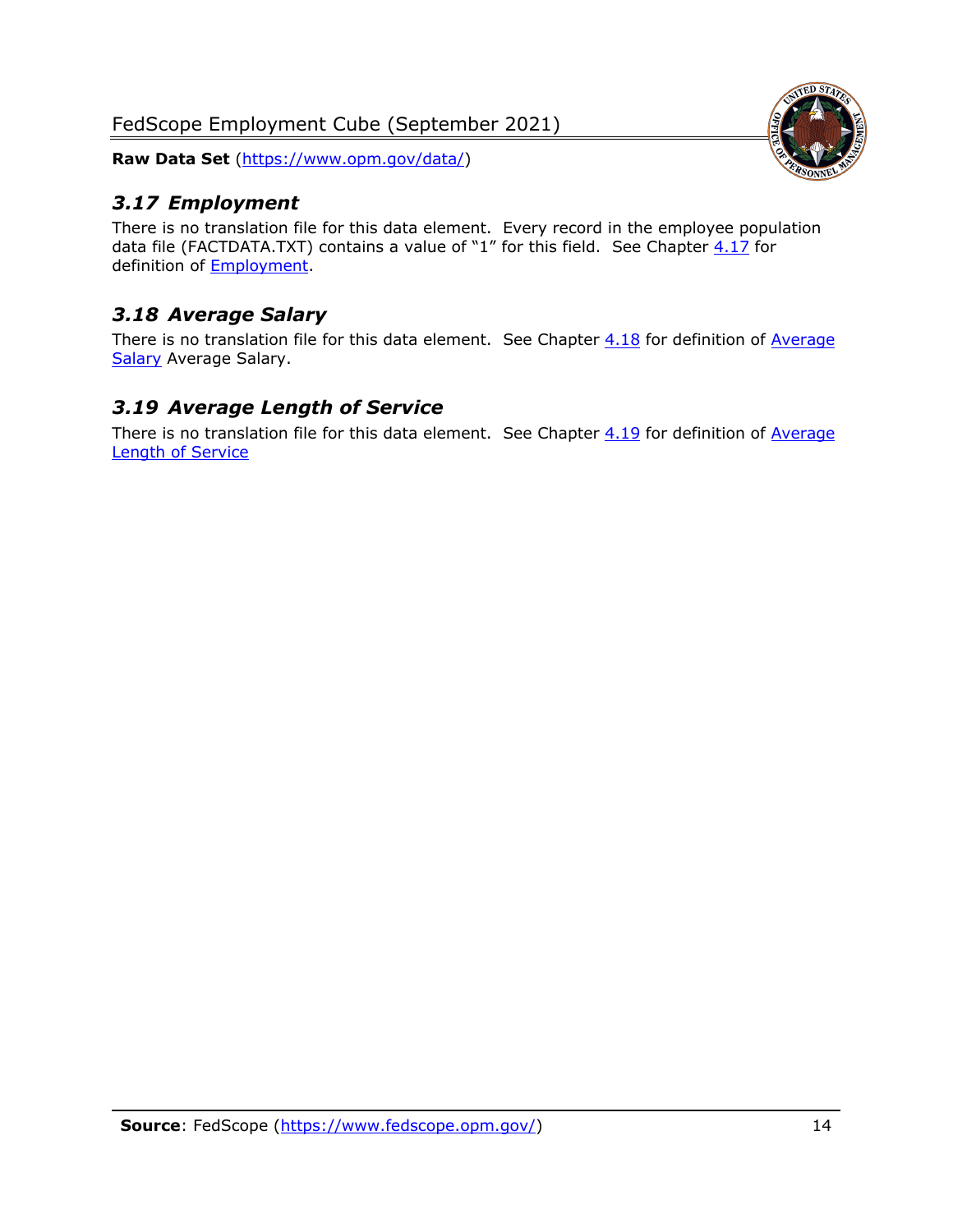

# <span id="page-15-0"></span>**4 DATA DEFINITIONS**

#### <span id="page-15-1"></span>*4.1 Agency*

<span id="page-15-2"></span>The employing organization.

#### *4.2 Location*

The official duty station of an employee. Locations in the United States are defined in terms of states. Locations outside the United States are defined in terms of countries and U.S. territories.

#### <span id="page-15-3"></span>*4.3 Age*

An employee's age. Age is displayed in five-year intervals, except for an initial interval of less than 20 years and a final interval of 65 years or more.

#### <span id="page-15-4"></span>*4.4 Education Level*

<span id="page-15-5"></span>The extent of an employee's educational attainment from an accredited institution.

#### *4.5 General Schedule & Equivalent Grade*

The General Schedule grade for pay plans in the General Schedule and Equivalent pay plan category (See [Pay Plan & Grade\)](#page-16-0).

#### <span id="page-15-6"></span>*4.6 Length of Service*

The number of years of Federal civilian employment, creditable military service, and other service made creditable by specific legislation. Length of service is grouped by five-year intervals, except for:

- a. the initial intervals of less than 1 year, 1-2 years, and 3-4 years and
- b. the final interval of 35 years or more.

#### <span id="page-15-7"></span>*4.7 Occupation*

<span id="page-15-8"></span>An employee's occupation as defined by the Office of Personnel Management (OPM).

#### *4.8 Occupation Category*

Occupational categories are defined by the educational requirements of the occupation and the subject matter and level of difficulty or responsibility of the work.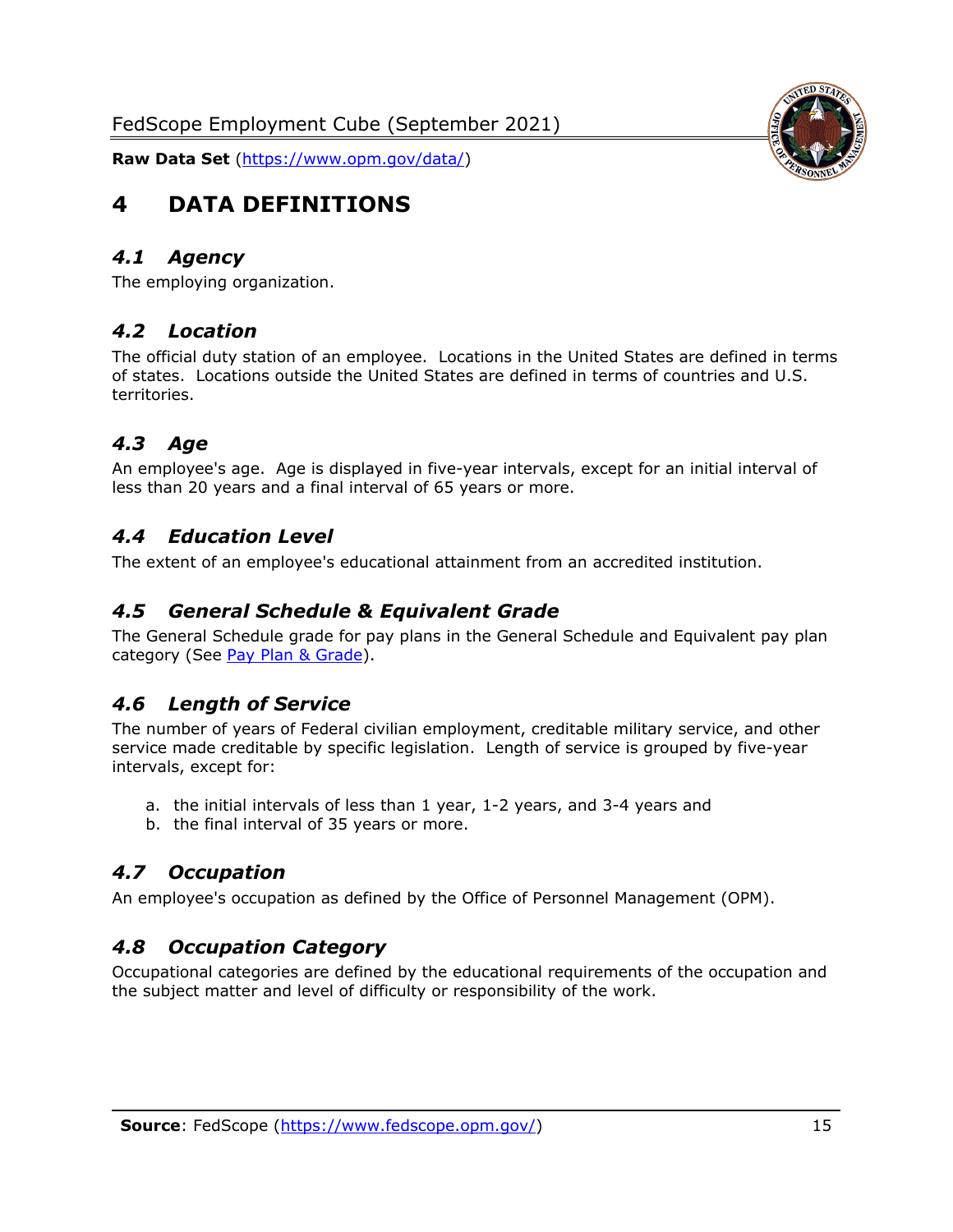### <span id="page-16-0"></span>*4.9 Pay Plan & Grade*

The pay system and, where applicable, the grade used to determine an employee's basic pay rate. Grade denotes a hierarchical position in a pay plan and is sometimes referred to as level, class, rank, or pay band.

## <span id="page-16-1"></span>*4.10 Salary Level*

An employee's adjusted basic pay, which is an annualized rate of pay. Adjusted basic pay is the sum of an employee's rate of basic pay plus any locality comparability payment and/or special pay adjustment for law enforcement officers. Salaries are grouped by \$10,000 intervals, except for an initial interval of less than \$20,000 and a final interval of \$180,000 or more.

An employee's actual earnings may be more or less than the annualized rate because of factors such as overtime, shift differentials, less than full time work, or leave without pay.

#### <span id="page-16-2"></span>*4.11 STEM Occupations*

Listing of occupations grouped into the following four occupational series:

- 1. **S**cience
- 2. **T**echnology
- 3. **E**ngineering
- 4. **M**athematics

## <span id="page-16-3"></span>*4.12 Supervisory Status*

The nature of managerial, supervisory, or non-supervisory responsibility assigned to an employee's position.

#### <span id="page-16-4"></span>*4.13 Type of Appointment*

<span id="page-16-5"></span>An employee's appointment in terms of permanence and competitiveness.

#### *4.14 Work Schedule*

<span id="page-16-6"></span>The time basis on which an employee is scheduled to work.

#### *4.15 Work Status*

A combination of Type of Appointment and Work Schedule data elements. The Work Status data element is limited to "Non-Seasonal Full Time Permanent" and "Other Employees".

#### <span id="page-16-7"></span>*4.16 Date*

<span id="page-16-8"></span>The file date (e.g. September 2021 represented by 202109).

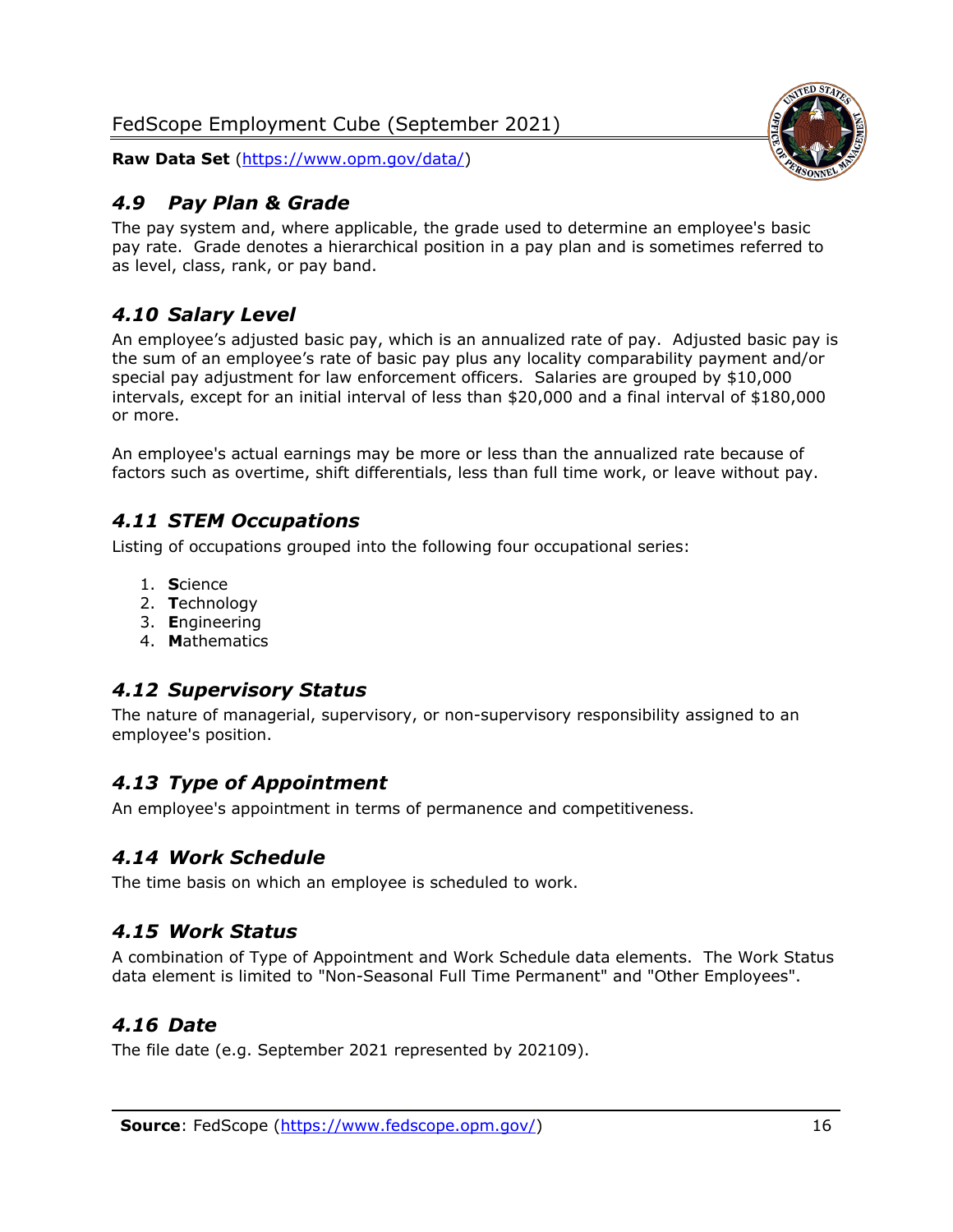### <span id="page-17-0"></span>*4.17 Employment*

A measure representing the number of employees in pay status at the end of the quarter (or end of the pay period prior to the end of the quarter).

### <span id="page-17-1"></span>*4.18 Average Salary*

A measure representing the average adjusted basic pay, an annualized rate of pay. Adjusted basic pay is the sum of an employee's rate of basic pay and any locality comparability payment and/or special pay adjustment for law enforcement officers.

An employee's actual earnings may be more or less than the annualized rate because of factors such as overtime, shift differentials, less than full time work, or leave without pay.

Invalid salary values are excluded from the average. A large number of invalid values could invalidate the average. To obtain counts of invalid values, display the data using the Salary Level dimension (See [Salary Level\)](#page-16-1).

#### <span id="page-17-2"></span>*4.19 Average Length of Service*

A measure representing the average number of years of Federal civilian employment and creditable military service.

Invalid values are excluded from the average. A large number of invalid values could invalidate the average. To obtain counts of invalid values, display the data using the Length of Service dimension (See [Length of Service\)](#page-15-6).